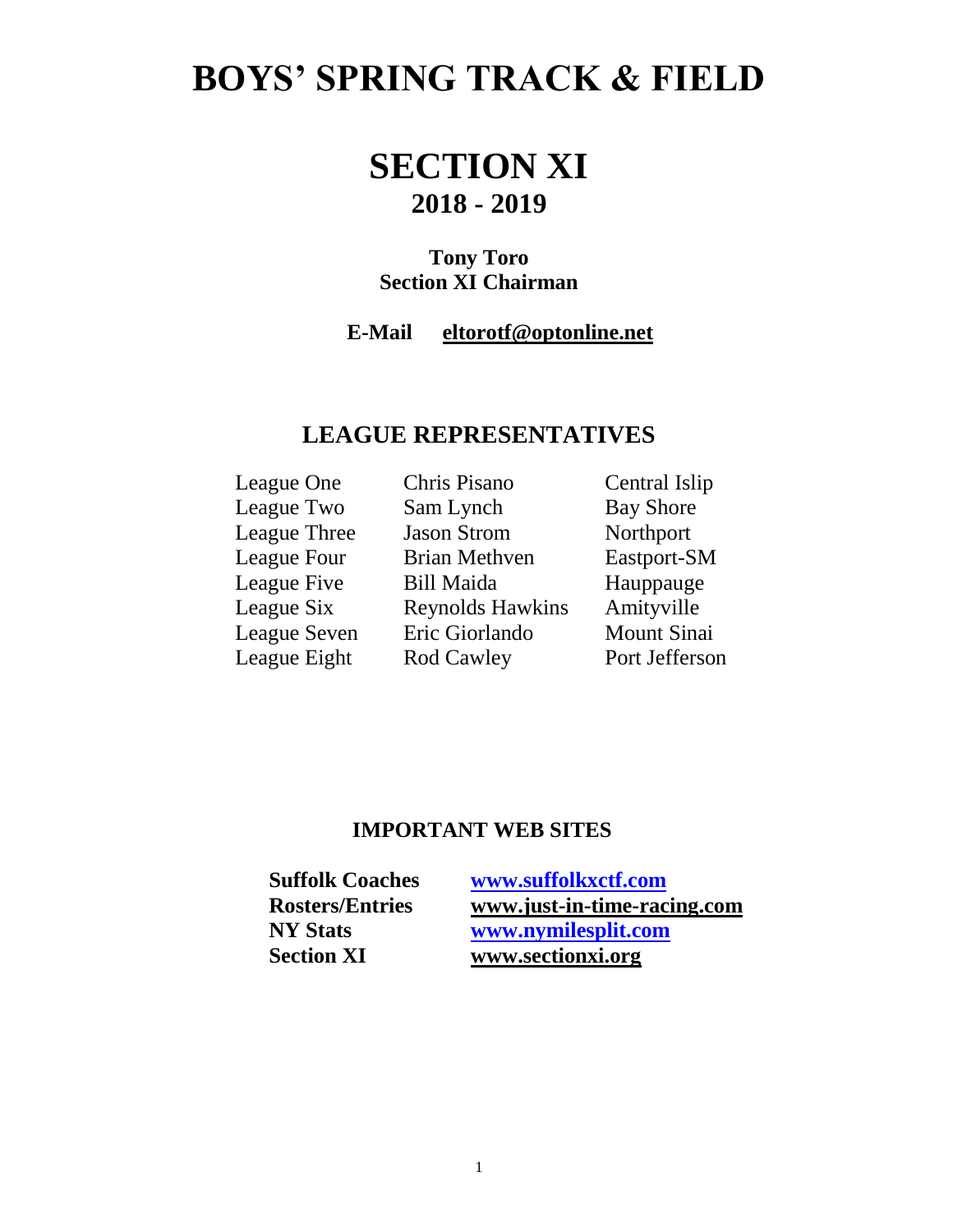## **2019 Spring Track & Field Placement**

| <b>Division 1</b>    | <b>Over 1350</b> | <b>Division 2</b>      | 800-1349 | <b>Division 3</b>      | <b>Below 800</b> |
|----------------------|------------------|------------------------|----------|------------------------|------------------|
|                      |                  |                        |          |                        |                  |
| <b>Brentwood</b>     | 4525             | Copiague               | 1234     | Harborfields           | 797              |
| Middle Country       | 2279             | Half Hollow Hills East | 1225     | Rocky Point            | 775              |
| Longwood             | 2142             | Smithtown West         | 1178     | Islip                  | 749              |
| William Floyd        | 1972             | Smithtown East         | 1165     | Westhampton            | 739              |
| Patchogue-Medford    | 1793             | Huntington             | 1137     | East Hampton           | 731              |
| Central Islip        | 1693             | North Babylon          | 1100     | Sayville               | 731              |
| Sachem East          | 1645             | West Islip             | 1060     | Amityville             | 691              |
| <b>Ward Melville</b> | 1645             | <b>Bellport</b>        | 1013     | Miller Place           | 645              |
| Commack              | 1642             | Deer Park              | 995      | Wyandanch              | 594              |
| Sachem North         | 1609             | Comsewogue             | 970      | Shoreham WR            | 588              |
| <b>Bay Shore</b>     | 1505             | East Islip             | 947      | Mt. Sinai              | 584              |
| Connetquot           | 1474             | Eastport-South Manor   | 936      | Bayport-Blue Point     | 557              |
| Walt Whitman         | 1468             | Half Hollow Hills West | 924      | Elwood-John Glenn      | 524              |
| Lindenhurst          | 1448             | West Babylon           | 911      | Hampton Bays           | 472              |
| Riverhead            | 1432             | Hauppauge              | 869      | Southampton            | 468              |
| Northport            | 1428             | Kings Park             | 813      | <b>Center Moriches</b> | 436              |
|                      |                  |                        |          | Babylon                | 379              |
|                      |                  |                        |          | <b>Mattituck</b>       | 321              |
|                      |                  |                        |          | Port Jefferson         | 289              |
|                      |                  |                        |          | Southold/Greenport     | 279              |
|                      |                  |                        |          | <b>Ross</b>            | 144              |
|                      |                  |                        |          | Shelter Island         | 62               |

## **NYSPHSAA Classification**

## **600 or Higher**

### **599 0r Lower**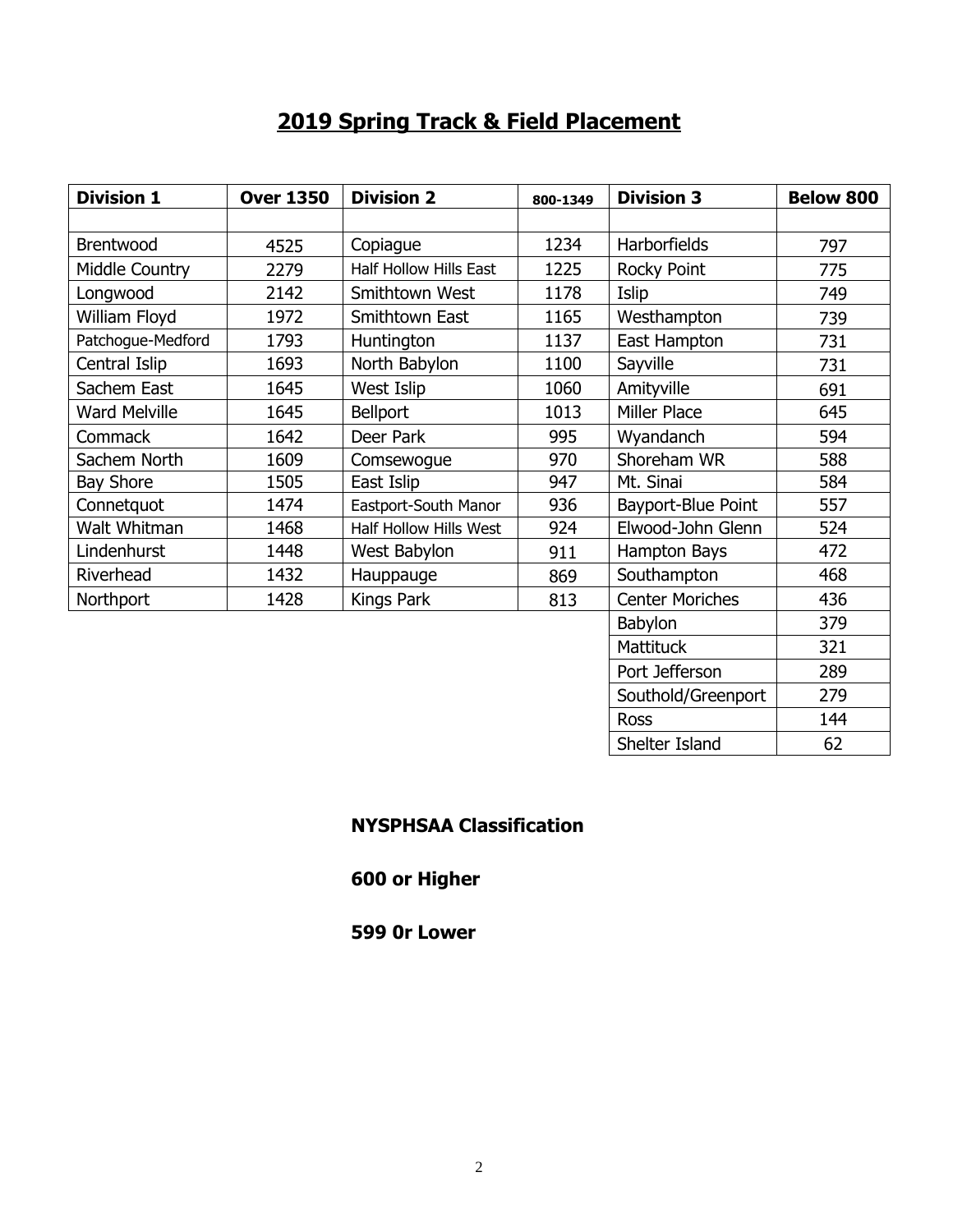## **SECTION XI TRACK & FIELD SCHEDULING INFORMATION**

| <b>First day of practice:</b>      | <b>March 4, 2019</b>                         |
|------------------------------------|----------------------------------------------|
| <b>Number of practices needed:</b> | 10 for a scrimmage or meet.                  |
| <b>Number of contests allowed:</b> | 16 plus Team/Individual/State Championships. |

**All athletes must have at least 6 meets to compete in the Team and Individual Championships. The only exception is if you get a medical wavier by Section XI.**

## **NEXT AVAILABLE DATE**

**In all sports, a postponed Varsity contest must be played on the "Next Available Date" (NAD). The "Next Available Date" is defined as the next available weekday (M-F) on which a contest has not previously been scheduled by either team. Saturdays and Sundays may be used by mutual agreement.** 

**In order to complete a League season, the executive director may mandate any day except Sunday as the next available date during the latter part of a season. However, the maximum number of League games per week (as listed in the sport specific exceptions to this policy) may not be exceeded.**

**Non league contests will be vacated by the direction of the Executive Director in cooperation with the chair of the sport if it becomes necessary to complete a league season.**

**Failure of a school to comply with the next available date policy will result in forfeiture. If both opposing schools will not comply, both schools will be assessed a loss.**

**A date which is vacated and/or identified for the purpose of accommodating a school's Prom or an entire grade level trip prior to the deadline for schedule changes will not be considered a next available playing date.**

**Boys and Girls Track are exempted from this policy during the spring recess only.**

## **Track and Cross-Country Exceptions**

**The "Next Available Date" for these sports is defined as the next available weekday, Monday – Thursday on which a contest has not previously been scheduled by either team.**

**Teams are not mandated to compete:**

- **On consecutive days except when necessary to complete the season.**
- **More than three times per week (Monday – Saturday)**

**Schools may mutually agree to reschedule the contest earlier than prescribed by this policy.**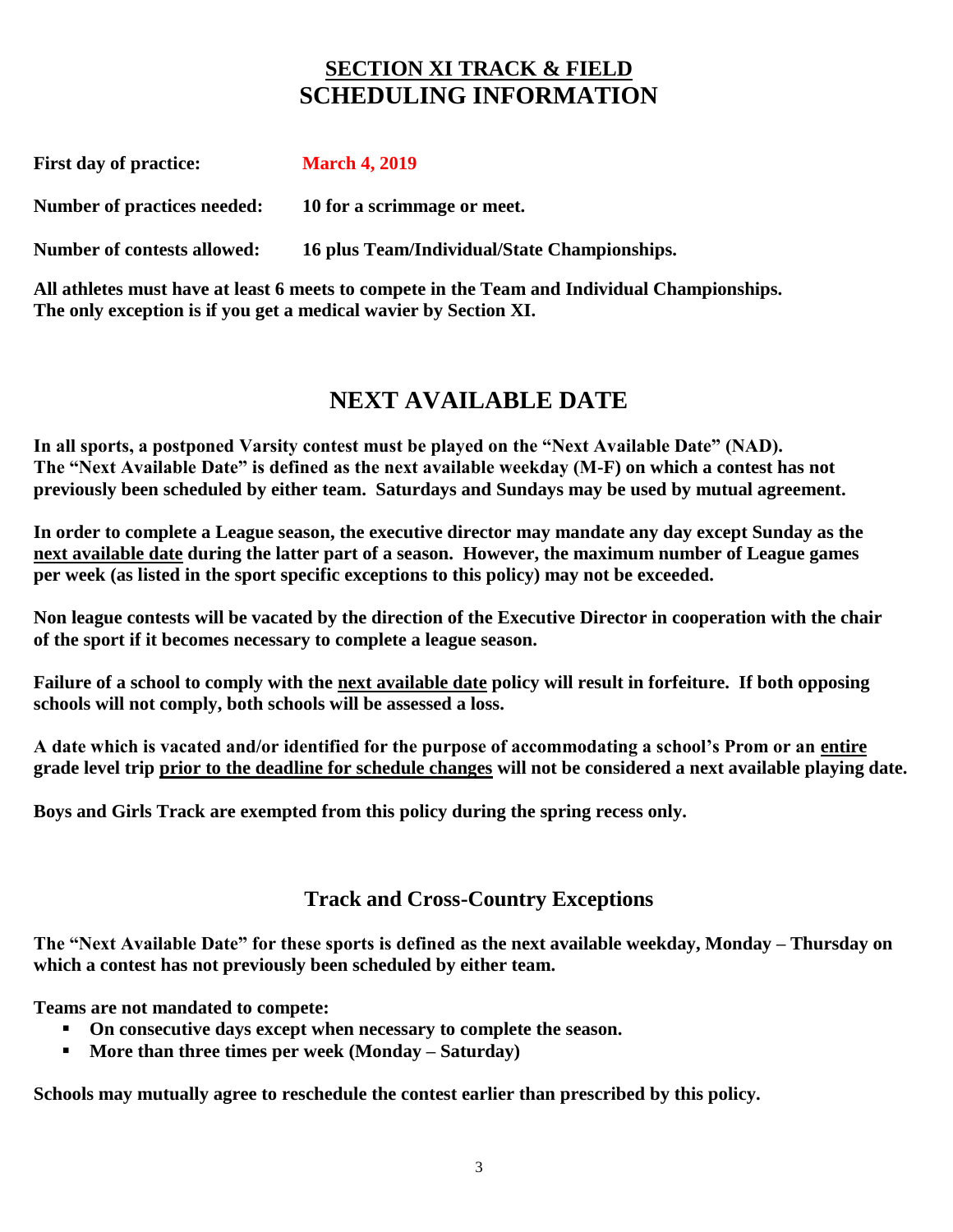## **Order of Events for Dual Meets**

**The High Jump, Pole Vault, and Shot Put followed by the Discus will start at the same time.**

### **BOYS EVENTS GIRLS EVENTS**

| 1600 Meter Walk (non-scoring)   |
|---------------------------------|
| <b>Long Jump</b>                |
| 110 Meter High Hurdles          |
| 1600 Meter Run                  |
| 100 Meter Dash                  |
| 400 Meter Dash                  |
| 800 Meter Run                   |
| <b>400 Intermediate Hurdles</b> |
| 200 Meter Dash                  |
| 3200 Meter Run                  |
| <b>Triple Jump</b>              |

**3200 Meter Relay 400 Meter Relay 1600 Meter Relay 1600 Meter Relay 400 Meter Relay 3200 Meter Relay**

**1600 Triple Jump 100 Meter High Hurdles 1500 Meter Run 1600 Meter Run 400 Meter Run 100 Meter Dash 100 Meter Dash 400 Meter Dash 1500 Meter Walk 800 Meter Run 800 Meter Run 400 Intermediate Hurdles 200 Meter Dash 200 Meter Dash 400 Intermediate Hurdles 3200 Meter Run 3000 Meter Run Long Jump** 

## **Order of Events for Combined Dual Meets**

**Events are normally run Girls' then Boys' except the Long and Triple Jumps Girls Triple Jump – Boys Long Jump – Girls Long Jump – Boys Triple Jump**

- **1) 400 Intermediate Hurdles**
- **2) 1500/1600 Meter Run\***
- **3) 100/110 Meter High Hurdles**
- **4) 400 Meter Dash**
- **5) 100 Meter Dash**
- **6) 1500/1600 Meter Walk\***
- **7) 800 Meter Run**
- **8) 200 Meter Dash**
- **9) 3000/3200 Meter Run\***
- **10) 400 Meter Relay**
- **11) 1600 Meter Relay**
- **12) 3200 Meter Relay**

**\* contested at same time**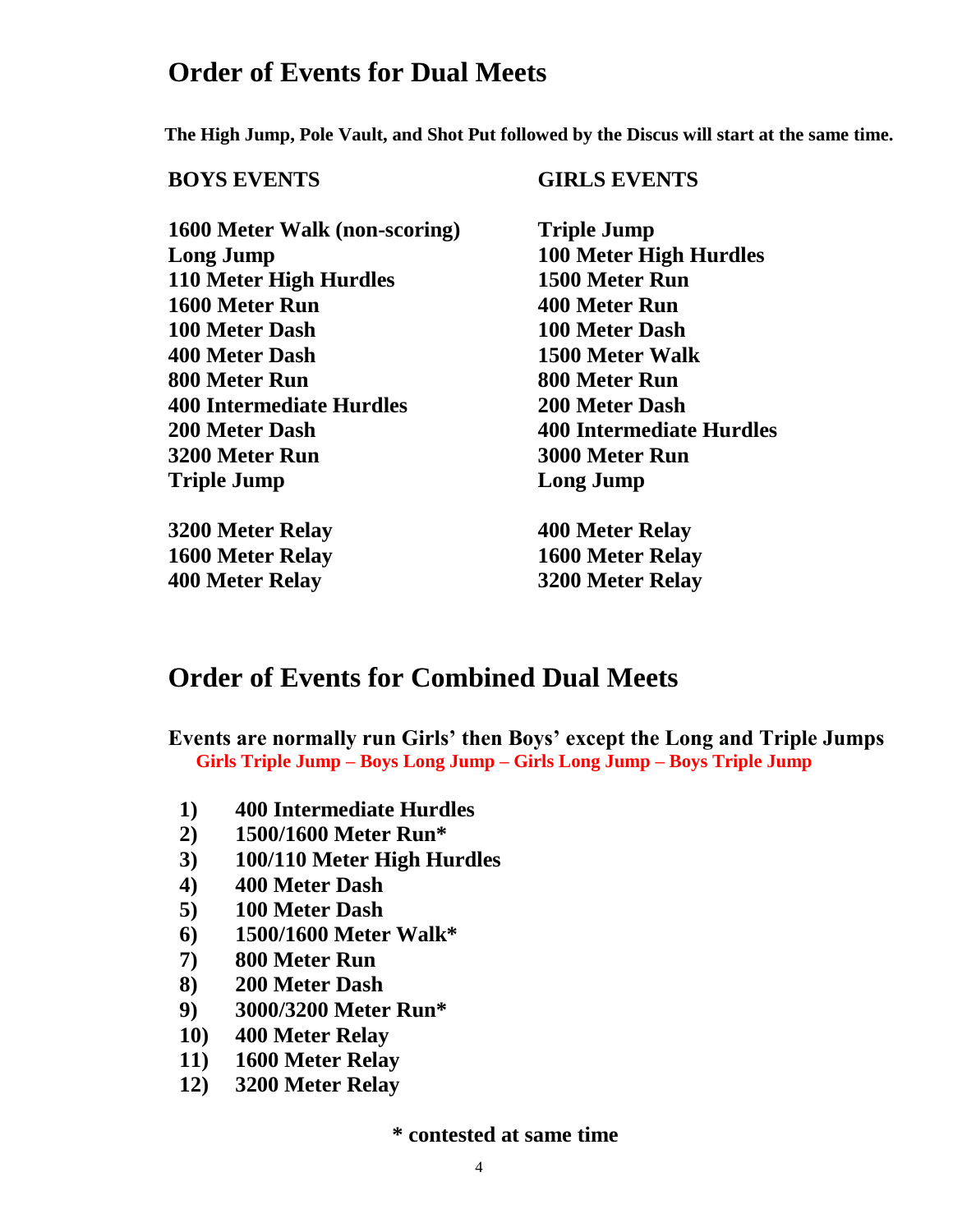## **BOYS' SPRING TRACK**

**2018 - 2019**

- **1. Boys' Spring Track & Field will be governed by National Federation rules.**
- **2. Participation:**
	- **a. Contestants will be limited to four events per meet for league, Section XI Team and Individual Championships, and NYSPHSAA Championship.**
	- **b. An athlete must have at least six (6) competitions (meets) before competing in the Section XI Team and Individual Championships.**
- **3. Individual Competitors:**
	- **a. Individual competitors must participate in six meets to be eligible to compete in the Section XI Individual Championships.**
	- **b. Individual competitors can not compete in the Section XI Team Championships**
	- **c. Ten or more individual competitors from a school will constitute a team and must compete in the appropriate league.**
- **4. Team Rosters:**
	- **a. Schools will submit their rosters on-line: (www.just-in-time-racing.com) Password: [eltorotf@optonline.net](mailto:eltorotf@optonline.net) Rosters must be in by Monday, March 18, 2019**
	- **b. Labels with competitor numbers will be worn for all Saturday invitationals.**
- **5. Uniforms:**
	- **a. Uniforms consist of school issued shirt and shorts or a full-length track jersey/body-suit.**
	- **b. Visible undergarments must be a solid color.**
	- **c. Relay members must have identical uniforms and identical visible undergarments.**
- **6. Entries:**
	- **a. All entries for the Section XI Team and Individual Championships will be submitted 48 hours prior to the seeding meeting using the following web site: [www.just-in-time-racing.com.](http://www.just-in-time-racing.com/) Your on-line entry is your official entry. Save your on-line entry, as it's your proof that your athletes were properly entered. Failure to do so denies your right to appeal. Entries will be posted at 12:00 noon.**
	- **b. Athletes are limited to four events, excluding relays in the Section XI Team and Individual Championships, and NYSPHSAA Championship. An athlete may only compete in 4 events.**
- **7. Seeding Information:**
	- **a. No seedtimes are permitted from relay splits.**
	- **b. No seedtimes are permitted if your athlete or relay team was disqualified.**
	- **c. Athletes must have competed in the event during the season (March - June) to receive a seed performance. No athlete will be permitted to compete in an event that they have not established a seed time/jump/throw during that season. The only exception is a medical waiver approved by Section XI.**
	- **d. Relay seeds must be actual, not composites.**
	- **e. Six names with their competitor numbers should be listed for all relays.**
	- **f. Seedtimes for all meets including the NYSPHSAA Championship will be the best actual time/jump/throw from any sanctioned meet during the season (March - June).**
- **8. Seeding Verification:**
- **a. Starting Monday, April 8, 2019 a coach will have three (3) days from the day of the performance to notify the sport chairman of said performance. Failure to do so will jeopardize the athlete from using those performances (seed) for the Section XI Team and Individual Championships.**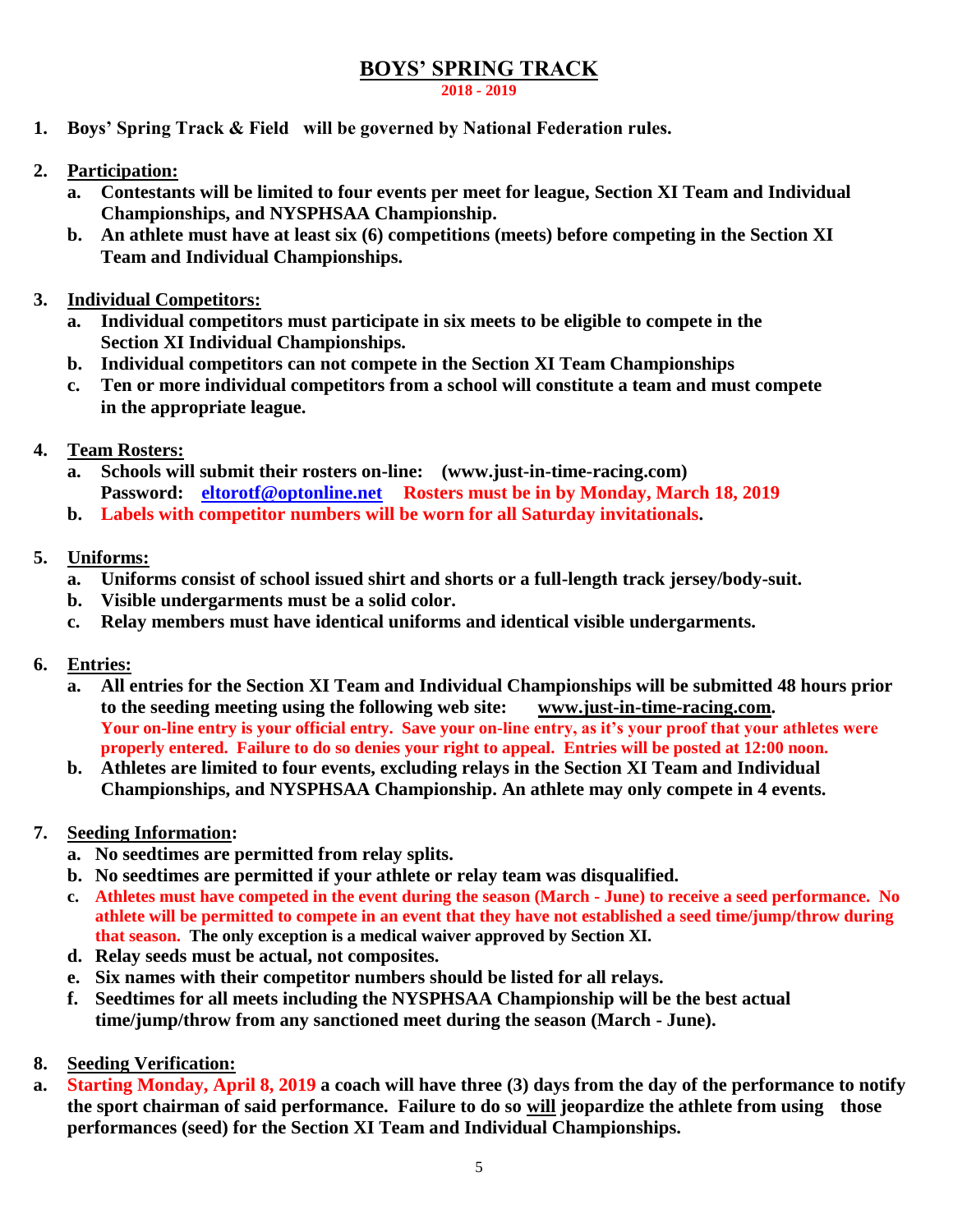## **Performance Verification Will be posted and updated every Monday & Friday**

**A coach will have 3 days from the day of a performance to send me the time/jump/throw of any competitor that has done the following performances. Failure to do so will jeopardize your athletes from using these performances for the Section XI Team Championships, and Individual Championships (State Qualifier).** 

**Seed performances must be verified prior to the seeding meeting of the team and individual championships. No seed adjustments will be permitted at seeding meeting. Last day to verify your performances for the team championships is:**

# **Wednesday, May 15, 2019 (11:00 PM)**

## **Boys' Best Performances**

**All performances must be submitted using the following web site:**

**[www.just-in-time-racing.com](http://www.just-in-time-racing.com/)**

| 110 Meter High Hurdles    | 18.0                 |
|---------------------------|----------------------|
| 100 Meter Dash            | 11.7                 |
| <b>200 Meter Dash</b>     | 23.8                 |
| <b>400 Meter Dash</b>     | 54.7                 |
| 400 Intermediate Hurdles  | 64.7                 |
| 800 Meter Run             | 2:09                 |
| 1600 Meter Run            | 4:55                 |
| 1600 Meter Walk           | 8:30                 |
| 3200 Meter Run            | 10:50                |
| <b>High Jump</b>          | $5^{\circ}6^{\circ}$ |
| <b>Long Jump</b>          | 18'6"                |
| <b>Triple Jump</b>        | 38'                  |
| <b>Shot Put</b>           | 38'                  |
| <b>Discus</b>             | 110'                 |
| <b>Pole Vault</b>         | 9,                   |
| <b>3000m Steeplechase</b> | 11:30                |
| 400 Meter Relay           | 46.9                 |
| 1600 Meter Relay          | <b>3:50</b>          |
| 3200 Meter Relay          | 9:00                 |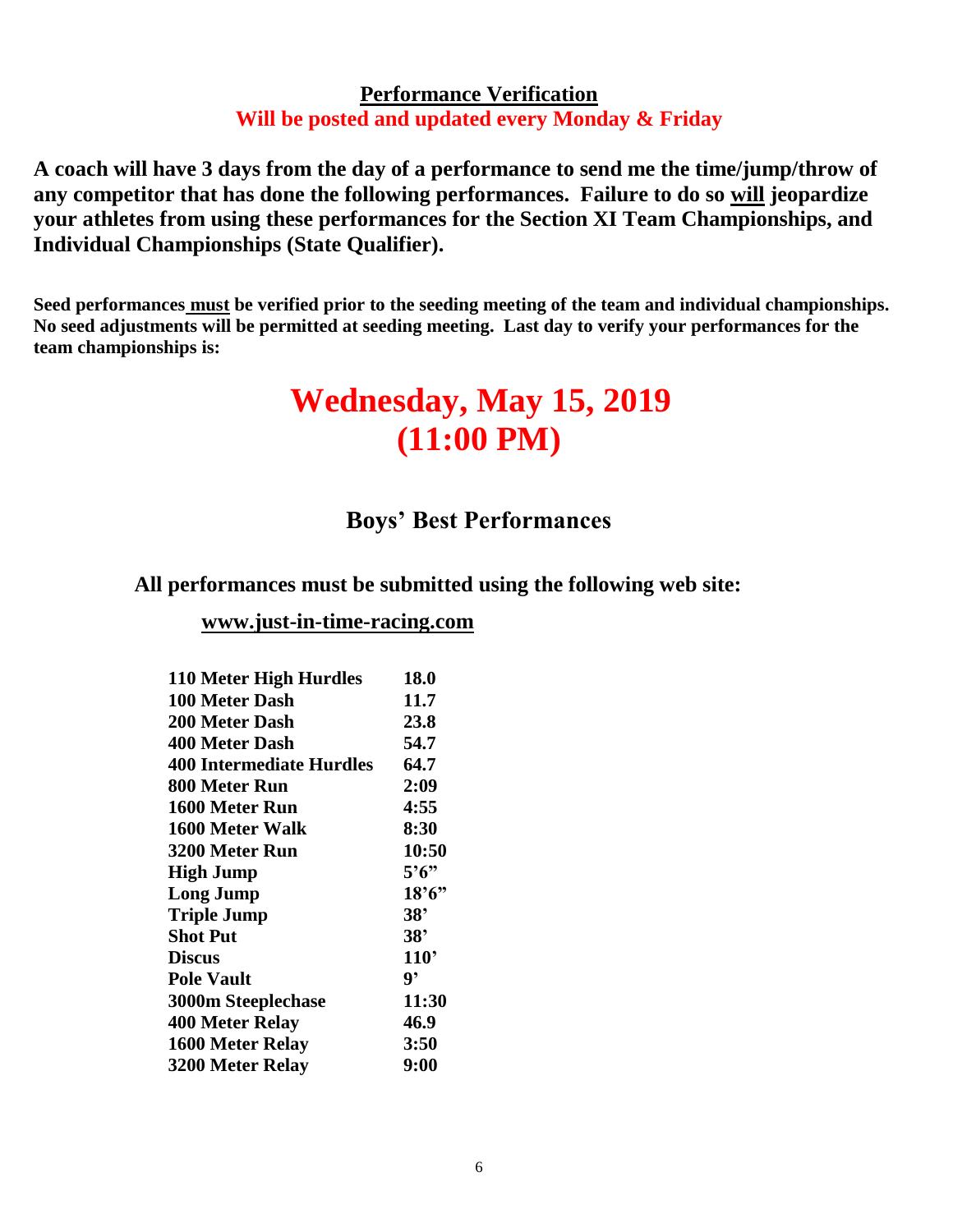## Rules, Regulations **How to enter your "Best of the Season"**

- **1) Go to: [www.just-in-time-racing.com](http://www.just-in-time-racing.com/)**
- **2) Go to: Spring Track and look at menu on left hand side of page.**
- **3) Go to: Season Best**
- **4) Select your Section: (Section XI)**
- **5) Select your School from pull down.**
- **6) Select your Gender.**
- **7) Enter your password.**
- **8) Click on "login" (Do Not Press the "Enter Key")**
- **9) Go to: Meet Entries (Top left-hand corner)**
- **10) Go to: Eligible Meets (Click on Outdoor Best Performances)**
- **11) Select athlete & event then enter seed. At this point click on "Add Entry"**
- **12) Once you have added all of your athletes and relays click on "Save Changes to Entries"**
- **13) Start entering your performances**
- **14) Save all changes (Bottom of page)**
- **For Relays you must have at least one name from your roster to enter a relay.**
- **You must save all information.**

**What is "FAT"? - FAT is abbreviation for fully automatic timing. FAT is when a meet is timed by a camera (Lynx) and a timing sensor. These times are accurate and usually slower then hand held times.**

## **On Line Entry Procedure**

- **1) Go to: [www.just-in-time-racing.com](http://www.just-in-time-racing.com/)**
- **2) Go to: Spring Track Page**
- **3) Go to: Rosters**
- **4) Select: Section: (Section XI)**
- **5) Select: School: (Select school from pull down)**
- **6) Select: Gender**
- **7) Enter: Password**
- **8) Press: Login (Do Not Press Enter Key)**
- **9) Go to: Meet Entries (Top left-hand corner)**
- **10) Go to: Eligible Meets (Click on Section XI Division Championships)**
- **11) Select athlete & event then enter seed. At this point click on "Add Entry"**
- **12) Once you have added all of your athletes and relays click on "Save Changes to Entries"**
- **13) Print a copy of your entries for your record.**

**All entries must be submitted on line by Wednesday night, 5/15/2018 (11:00 PM)**

**Seeding Meeting will be held at Dawnwood Middle School on Thursday night, 5/16/19. Meeting will start at 7:00 PM**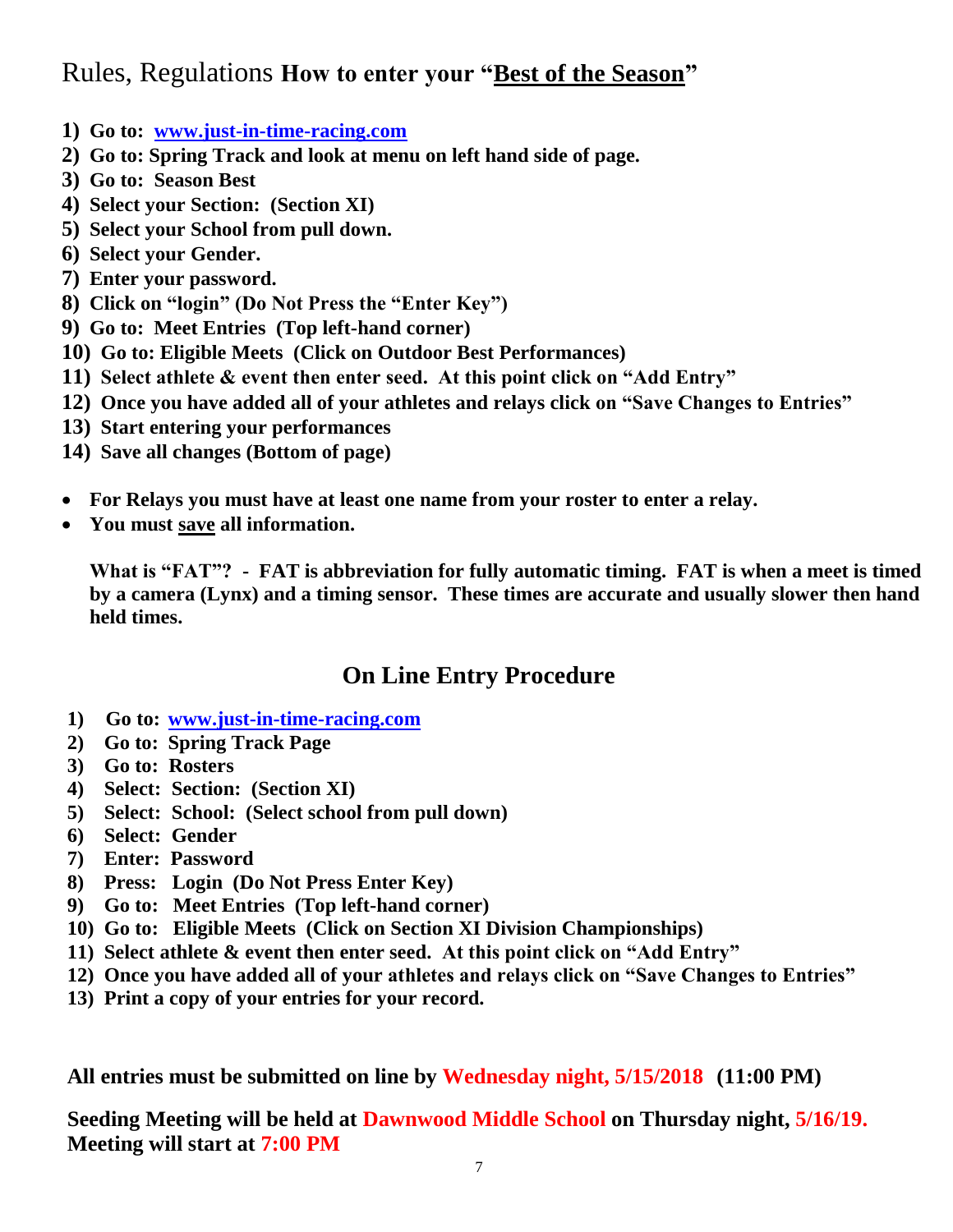# **Rules, Regulations and Responsibilities**

- 1. The track runways and landing surfaces should be measured, lined and in good condition.
- 2. Sector lines should be drawn for the discus and shot put.
- 3. All proper equipment should be on hand for conducting a meet. Cross bars, starting blocks, measuring tapes, rakes, and batons.
- 4. Volunteers can be of help to work under the authority of the officials in order to expedite the meet.
- 5. Hurdles must be arranged prior to the start of the meet and arrangements made to move them for the 400 Intermediates.
- 6. Runners and spectators must stay off the track and infield areas and in the stands during the meet. The track and infield area are not to be used as warm-up areas. The officials are to enforce this rule and the coaches are responsible for their athletes.
- 7. Coaches must meet with the officials prior to the meet to discuss equipment malfunctions or questions pertinent to the conduct of a track meet.
- 8. Coaches must sign all material required by the contract with regard to the official's fees.
- 9. Scoring for dual meets: First 5pts. Second 3pts. Third 1 pt. Relays  $5 0$
- 10. In cases where the facilities are declared unsafe, the home school shall forfeit all points in that event. See #28 – pole vault scoring in dual meets.
- 11. Participation limitations shall be:

| 100m dash thru 400m Dash/Hurdles | 3 scoring competitors      |
|----------------------------------|----------------------------|
| 800m run thru 3200m run          | 4 scoring competitors      |
| Field Events                     | 4 scoring competitors      |
| Relays                           | 1 scoring relay per school |

- 12. All competitors must have a school issued uniform. Relay teams must have identical uniforms.
- 13. In the 400m relay, each school will time their own team. The judge/timer will cover zones 2 to 3 and 3 to 4 and the last turn. The starter will cover the start, zone 1 to 2, and the order of the finish.
- 14. All equipment in the high jump and the pole vault must meet the specifications in the rule book. In the long and triple jump, all take-off areas must meet the requirements of the rules. The use of tape for the scratch line is not permitted. A competitor must long jump at least 10 feet (girls) and 12 feet (boys) for a measurement. In the triple jump they must jump 18 feet (girls) and 32 feet (boys) for a measurement.
- 15. The judge/timer is solely responsible for the correct order of finish in all races. The judge /timer must overrule the coaches' picks if they are incorrect.
- 16. Coaches and officials must inspect the track and field areas before a meet. These areas should be free of any glass.
- 17. During the walk, the home school will count the laps for each walker while the visiting school will give the lap times. At the finish, each school will time its own competitors. The officials will judge the walk form. An athlete will be disqualified if they receive a caution from each official, three cautions from one official, or flagrant form. Each official should, if possible, give the competitor the caution immediately.
- 18. All field events (shot put, high jump, pole vault) must start at the beginning of the meet.
- The discus will begin at the completion of the shot put.
- 19. In all dual meets, non-scoring competitors in the 800m, walk, 1600m and the 3200m must be placed in the second row 10 meters behind the scoring row. Extra relays will be placed in lanes five and six.
- 20. In all events 400m or less, the race should be run entirely in lane, including the first leg of the 1600m relay.
- 21. Coaches must rate the officials and return the rating card to their athletic director within 24 hours.
- 22. At the end of the triple jump, each coach will hand to the referee an index card for each relay event. The relay card will include the event, school, and the names of the athletes that are running.
- 23. In the shot put, discus, long jump, and triple jump each competitor is allowed three throws or jumps.
- 24. It is recommended that only 3/16" pin spikes be used on all-weather tracks throughout Suffolk County.
- 25. Organizers of Invitational Meets must provide a breakdown of the costs of those meets.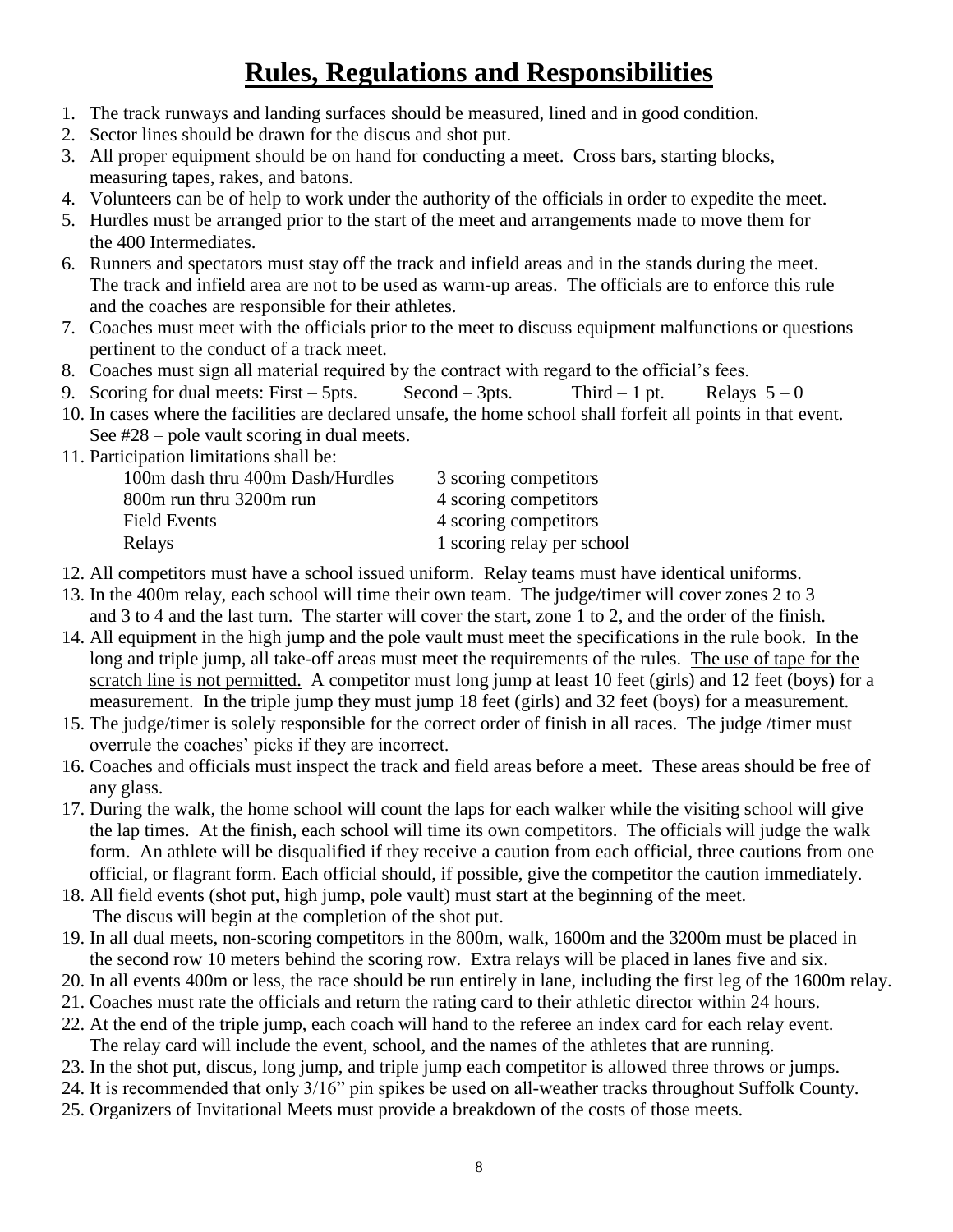- 26. Rule 3, Art. 7 Competition. Interrupted because of events beyond the control of responsible administrative authority shall be continued from the point of interruption, unless there are conference, league, or state association rules which apply. All trials and marks made up to the point of suspension shall stand.
	- 1) If no relays have been run before the interruption, new relay cards will be submitted to the officials after the triple jump and before the call for the first relay.
	- 2) All field event competitors will be given ample time to warm up before the event may continue.
	- 3) Any member of the school's track and field team may compete in the continued portion of the meet, provided they have not already competed in the allowable four events. These athletes need not have been present the day of the original meet. (12/7/94)
- 27. Individual Competitors: Individual entries from schools which do not participate in the league dual meet season may not enter Sectional Championships Meets, but may enter the Sectional Individual Meet providing:
	- 1) The Athletic Director certifies to the Section Chairman at least two weeks prior to the Section Meet that the applicant(s) has participated in at least six school scheduled meets during the season and specifies the results of the athlete's performance.
	- 2) The athlete's performance is in the top 24 in their "class".
- 28. Pole Vault Scoring in Dual Meets:

According to the National Federation Handbook "Failure of the home school to meet its obligation of providing legal equipment for an event shall result in all points for the event being forfeited to the offended team." In some cases both the host school and the visiting school in a dual meet may not have competitors to conduct the event, distribution shall only be awarded to teams that readily practice and compete in the event.

The Athletic Council approved the following procedure: October 22, 2002

- 1) Each Section XI Athletic Director must send notification to league Athletic Directors and coaches plus, the Section XI coordinator, listing the names of those athletes who will compete in the pole vault during the spring track and field season.
- 2) If the host school does not provide legal equipment and the visiting Athletic Director and coach does not verify pole vaulting competitors no points for the event will be awarded to either team.
- 3) When a host school in a dual meet does not have legal pole-vaulting equipment available, points will be awarded to the visiting team if they have pole vaulters verified by the Athletic Director and coach. This will count as an event and they may only compete in three other events in the track meet.
- 4) Points will be awarded on a  $5 3 1$  basis. (One competitor  $-5$  points) (Two competitors  $-8$  points) (Three competitors  $-9$  points)
- 5) Host schools which have pole vaulting equipment will receive points only if they jump opening height (boys' – 8' and girls' – 6'). This will count as an event and they may compete in only three other events.
- 29. Pole Vaulters must bring their Pole-Vault Weight Verification forms to all competitions. The form must be presented to the official in charge or the meet director before each competition begins.
- 30. Starting Heights:
	- 1) Boys' Pole Vault start at 8' bar raised 6" until 10' then 3"
	- 2) Girls' Pole Vault start at 6' bar raised 6" to completion.
	- 3) Boys' High Jump start at  $4'9''$  go to  $5'$  then  $2'$  to  $5'10$  then  $1''$
	- 4) Girls' High Jump start at 3'6" bar raised 3" to 4' then 2" to 4'6" then 1"
- 31. A school will be limited to 8 competitors in the long jump and 8 competitors in the triple jump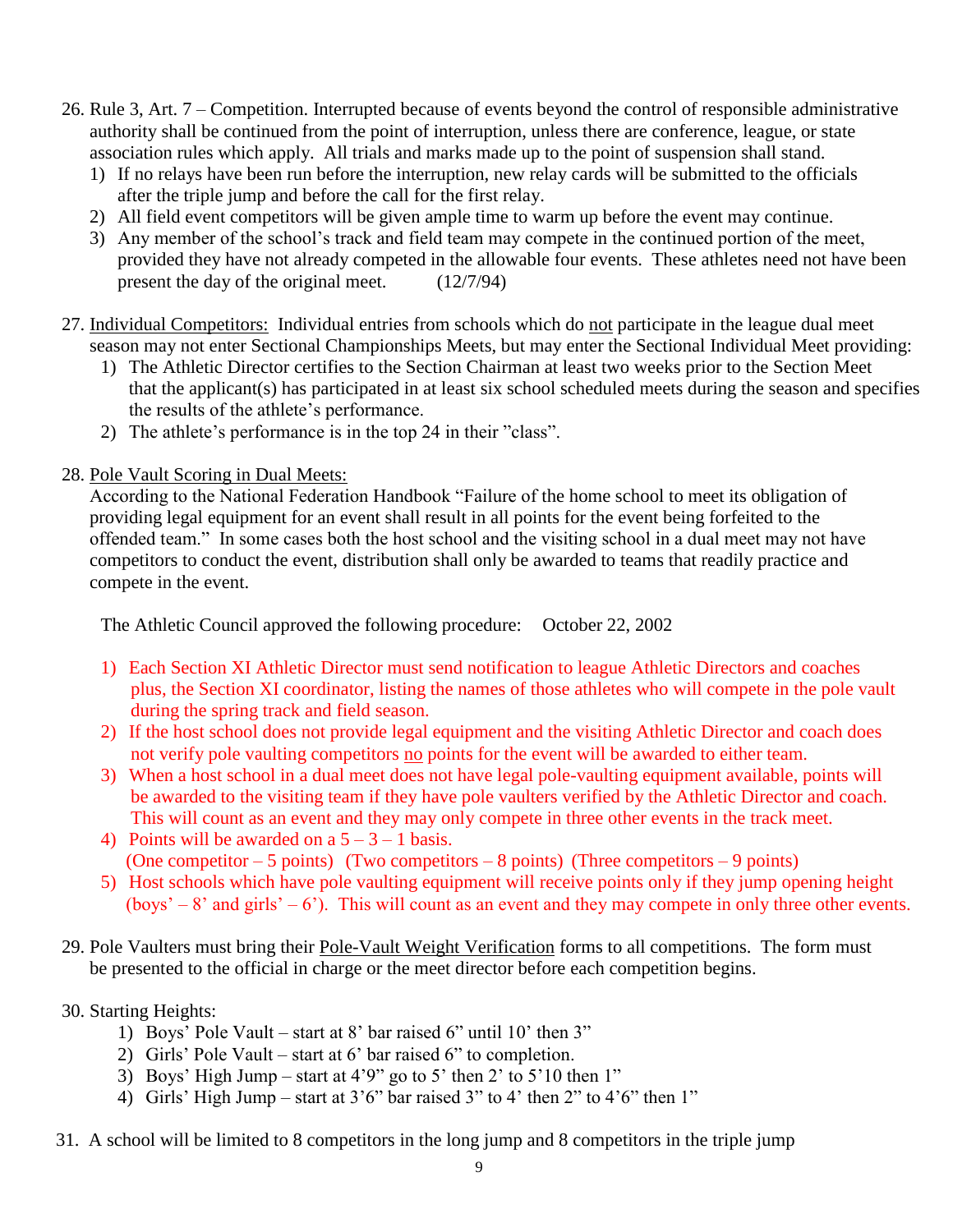# **SECTION XI DIVISION CHAMPIONSHIPS**

**Seed performances must be verified prior to seeding meeting.** 

### **SEEDING MEETING: Thursday, May 16, 2019 Dawnwood Middle School 7:00 PM**

**Entries for the Section XI Division Championships Meet and Individual Championships (State Qualifier) must be received 48 hours prior to the seeding meeting. All entries will be submitted on-line using the following web site. [www.just-in-time-racing.com](http://www.just-in-time-racing.com/)** It's the coach's responsibility to make sure that his/her entry is in on time. Your on-line entry is your official entry. Save your on**line entry, as it's your proof that your athletes were properly entered. Failure to do so denies your right to appeal. Entries will be posted at 12:00 noon.**

**The first four runners on a relay must have run the stated seedtime. All seeds must be verified. No seed adjustments will be permitted unless you had a contest that day. Scratching is not permitted at the seeding meeting. Any athlete that scratches or misses their event the day of the meet will not be allowed to compete in the remainder of the meet.**

**\*An athlete may compete in four events**

**Athletes must compete in all open events that they have entered.**

**The Division Championship meet is a two-day meet. Division Champions will be crown. Medals will be given to the top four in each event in each Division.**

**EVENTS: The maximum amount of contestants in each Division is 18 individuals and 18 relays in each event.**

**Divisions will be determined by enrollment and adjustments will be made each year.**

**Division 1 (1350 and Higher) Division 2 (1349 – 800) Division 3 (799 and Lower)**

**All schools will be permitted three relay teams regardless of performance. A school cannot have two relays in one event. Relay cards should list all competitors (6) with their competitor numbers. First four runners must have run seedtime.**

**Seeded sections will run/jump/throw last unless otherwise noted.**

**Pentathlon: Athletes may not compete in any other event. You must provide an actual/estimate score (seed). One pentathlon athlete per school. A second may be considered if capable of scoring 2000 points. No school will be permitted more then two competitors. 110m Hurdle time will be used to seed athletes. Pentathlon high jump will start at 1.43m (4'8") and then increments of 5cm's.**

**Steeplechase: When the Steeplechase is conducted at a different site and date, those athletes can not run the 1600m run.**

**SCORING:**  $(10-8-6-4-2-1)$ 

#### **Clerking Responsibilities:**

- **a. All competitors are to report promptly to the clerking area or send a stand-in once the event is called. It's the athlete's responsibility to clerk in on time. Once the event is clerked, the event is closed. Athletes are reminded that there should be no talking in the clerking area when the official is talking. The athlete could be dismissed for noncompliance.**
- **b. Athletes should come to the clerking area ready to compete (running apparel and shoes).**
- **c. It's the athlete's responsibility to notify the clerk if she/he is leaving the clerking area to compete in a filed event.**

**Field events: (LJ, TJ, AND SP) seven competitors return to the finals. In the finals you are not permitted to jump or throw out of turn. A competitor will be given ten minutes, from the time he/she notifies the field event official permission to compete or clerk in another event. The high jump and pole vault bar will not wait for anyone.**

\***High jump will start at a height of 5'3" – 5'6" – 5' 8" – 5'10" – 6' and 1" thereafter.**

**\*Pole Vault will start at a height of 10' – 11' – 11'6 –12' – 12'6 – 13' - and 3" thereafter.** 

**Jury of Appeals: All League Representatives**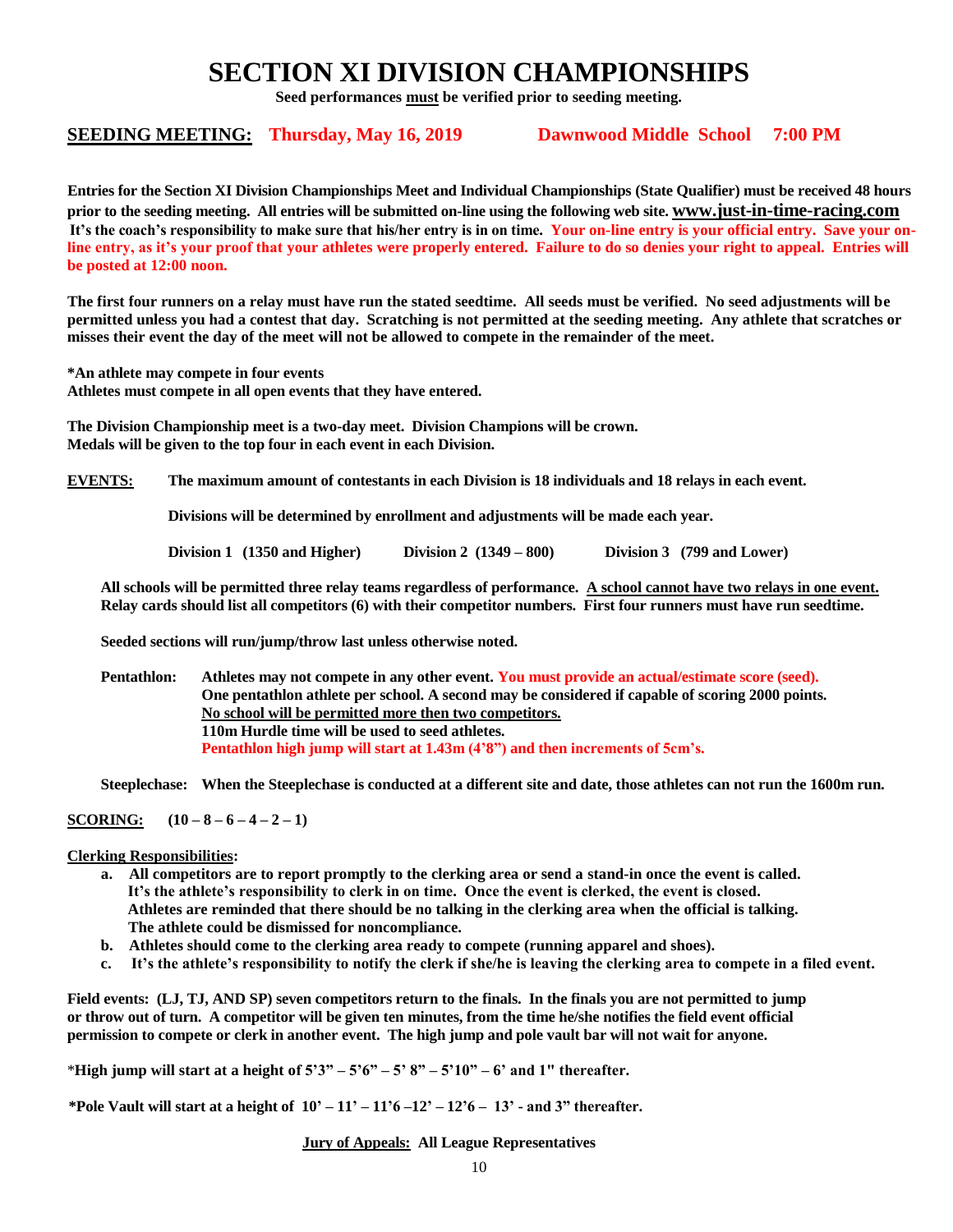## **BOYS' DIVISION CHAMPIONSHIP TBA High School**

## **TENTATIVE TIME SCHEDULE**

## **THE MEET WILL NOT RUN MORE THAN 15 MINUTES AHEAD OF SCHEDULE**

#### **Tuesday May 21, 2019 Thursday, May 23, 2019**

| 3:30 | <b>Clerking Begins</b>              |     | 3:30 | <b>Clerking Begins</b> |            |     |
|------|-------------------------------------|-----|------|------------------------|------------|-----|
| 3:10 | <b>Pentathlon 110m Hurdles</b>      |     | 3:05 | 3000m Steeplechase     | 3 sections | (F) |
| 3:30 | 110m High Hurdles                   | (S) | 3:45 | 110m High Hurdles      |            | (F) |
| 3:50 | 100m Dash                           | (S) | 4:00 | 100m Dash              |            | (F) |
| 4:10 | 400m Dash                           | (S) | 4:10 | <b>1600m Run</b>       | 4 sections | (F) |
|      |                                     |     | 4:30 | 400m Dash              |            | (F) |
|      |                                     |     | 4:50 | 400 Hurdles            |            | (F) |
| 4:30 | 800m Run                            | (F) | 5:00 | *Pentathlon 1500m Run  |            | (F) |
| 4:55 | <b>3200m Run</b><br><b>Unseeded</b> | (F) | 5:25 | 200m Dash              |            | (F) |
| 5:10 | 200m Dash                           | (S) |      | <b>INTERMISSION</b>    |            |     |
| 5:30 | 400m Hurdles                        | (S) | 5:45 | 3200m Relay            | 4 sections | (F) |
| 6:00 | <b>3200m Run</b><br>3 sections      | (F) | 6:30 | 400m Relay             |            | (F) |
| 6:40 | 400m Relay                          | (S) | 6:40 | 1600m Relay            |            | (F) |
| 7:00 | 1600m Relay                         | (S) |      |                        |            |     |

**800m Run Two races per Division.**

**3200m Run Top 12 in each Division will be in seeded race. Unseeded race is a mix race combining all three divisions. 1600m Run Top 12 in each Division will be in seeded race. Unseeded race is a mix race combining all three divisions. 3200m Relay Top 12 in each Division will be in seeded race. Unseeded race is a mix race combining all three divisions Steeplechase Three sections. You must have run the event. ( see page 3 - 7C ) 110HH/100/200/400/400IH/400R/1600R Winner and next three (3) fastest**

## **ORDER (Division 1 then Division 2 then Division 3)**

#### **\*Pentathlon 1500m run will be contested after 400 meter Intermediate Hurdles**

| 3:15 | <b>Pentathlon High Jump</b> (Combined Divisions)          | 3:15        | <b>Pentathlon Long Jump</b> (Combined Divisions)           |
|------|-----------------------------------------------------------|-------------|------------------------------------------------------------|
| 3:30 | Discus (Division $1 -$ Division $2 -$ Division 3)         | <b>3:30</b> | High Jump (Division $1 -$ Division $3 -$ Division 2)       |
| 3:30 | <b>Triple Jump (Division 3 – Division 1 – Division 2)</b> | <b>3:30</b> | <b>Shot Put</b> (Division $3 -$ Division $2 -$ Division 1) |
| 3:30 | <b>Pole Vault</b> (Combined Divisions)                    | <b>3:30</b> | Long Jump (Division $2 -$ Division $1 -$ Division 3)       |
| TBA  | Pentathlon Shot Put will follow Pentathlon High Jump      |             |                                                            |

**\* If only one jumping pit is provided in Long and triple jump all jumpers will get one jump measured and all other jumpers must exceed the 12th seed to be measured. Games committee may adjust distance incase of headwind. 90 second rule will be inforced.**

**Pentathlon high jump will start at 1.43m (4'8") and then increments of 5cm's**

**Division 1 - 18 Ind/18 Relays Division 2 - 18 Ind/18 Relays Division 3 - 18 Ind/18 Relays**

**- Pole Vault will be combined, but scored separately. Start at: 10' – 11'– 12' – 12'6"- 13' - then 3"**

**High Jump will start at: ( 5'6 – 5'8" – 5'10" – 6' – then one inch)**

**Open Long Jump will follow Pentathlon Long Jump if only one pit is provided.**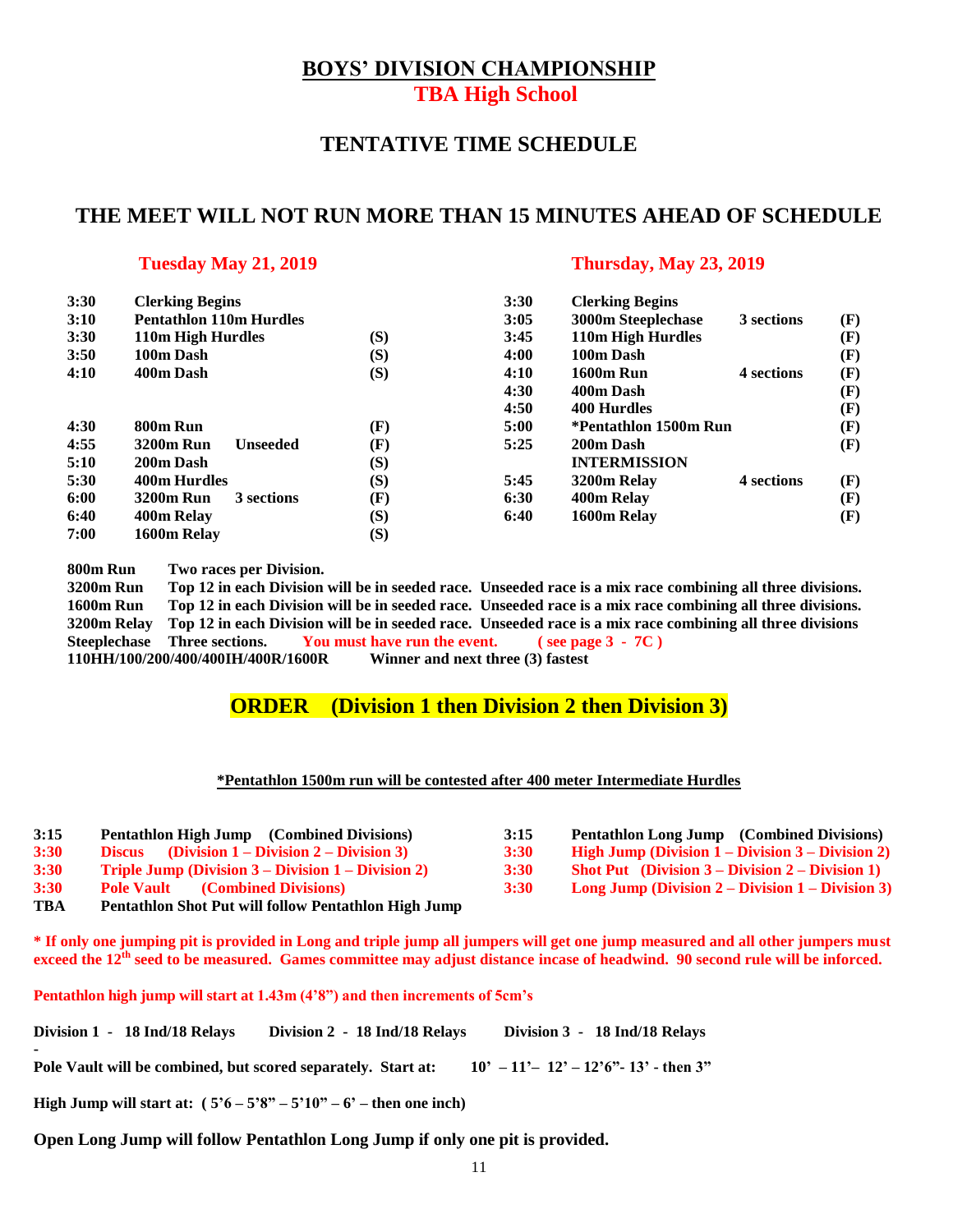#### **SECTION XI INDIVIDUAL CHAMPIONSHIP**

**Athletes must meet qualifying standards (Best of Season) to compete.**

#### **SEEDING MEETING: Tuesday, May, 28, 2019 TBA 5:00 PM**

**Entries for the Section XI Division Championships Meet and Individual Championships (State Qualifier) must be received 48 hours prior to the seeding meeting. All entries will be submitted on-line using the following web site. [www.just-in-time-racing.com](http://www.just-in-time-racing.com/) It's the coach's responsibility to make sure that his/her entry is in on time. Your on-line entry is your official entry. Save your on-line entry, as it's your proof that your athletes were properly entered. Failure to do so denies your right to appeal. Entries will be posted at 12:00 noon.**

**The first four runners on a relay must have run the stated seedtime. All seeds must be verified. Scratching will not be permitted at the seeding meeting. Any athlete that scratches or misses their event the day of the meet will not be allowed to compete in the remainder of the meet.**

**\*An athlete may compete in four events. Athletes shall not be entered in more then four events, excluding relays. Athletes must compete in all open events that they have entered.**

**The Section XI Individual Championship (State Qualifier) meet is a two-day meet.** 

- o **Awards will be given to the top four in each event.**
- o **No scratches or additions will be permitted after the seeding meeting.**
- o **Athletes entered in the Pentathlon may not compete in any other event.**
- o **Athletes must be seeded with an actual/estimated score.**
- o **One entry per school, however a second entry may be considered. (2000 points)**
- o **Pentathlon high jump will start at 1.53m (5'0") and then increments of 5 cm's.**
- o **Whenever possible athletes in the same class will compete against each other.**
- o **In Field Events (same flights) and Dashes (same heats in trials or semi-finals)**

#### **Determining State Qualifiers:**

**Finals overtake faster times. If no class (A & B) member qualifies for the final, then the fastest time in the semi-final is Class Champion and Qualifies for the NYSPHSAA Championships. Advancement over time.**

**Individual Events: Top 24 competitors**

**Each class (A & B) will receive three automatic seeds provided they meet qualifying standards. (Best of Season) The remaining 18 seeds will be based on overall performances.**

**Relays Pentathlon, and Walk: Top 18 Relays, Pentathlon and Walkers. A score must be provided for all pentathletes.**

**Each class (A & B) will receive three automatic seeds provided they meet the qualifying standards. The remaining 12 seeds will be based on overall performance.**

#### **Clerking Responsibilities:**

- **a. All competitors are to report promptly to the clerking area or send a stand-in once the event is called. It's the athlete's responsibility to clerk on time. Once the event is clerked, the event is closed. Athletes are reminded that there should be no talking in the clerking area when the official is talking. The athlete could be dismissed for noncompliance.**
- **b. Athletes should come to the clerking area ready to compete (running apparel and shoes).**
- **c. It's the athlete's responsibility to notify the clerk if she/he is leaving the clerking area to compete in a filed event.**

**High Jump: Starting height is 5'8", then up 2" to 6'2", then 1" thereafter.** 

**Pole Vault: Starting height is 11' – 12' – 12'6" – 13' then 3" thereafter.** 

 **Field events: (LJ, TJ, AND SP) Top seven competitors return to the finals. In the finals you are not permitted to jump or throw out of turn. A competitor will be given ten minutes, from the time he/she notifies the field event official, permission to compete or clerk in another event.**

 **Jury of Appeals: Boys' – Boys' League Representatives**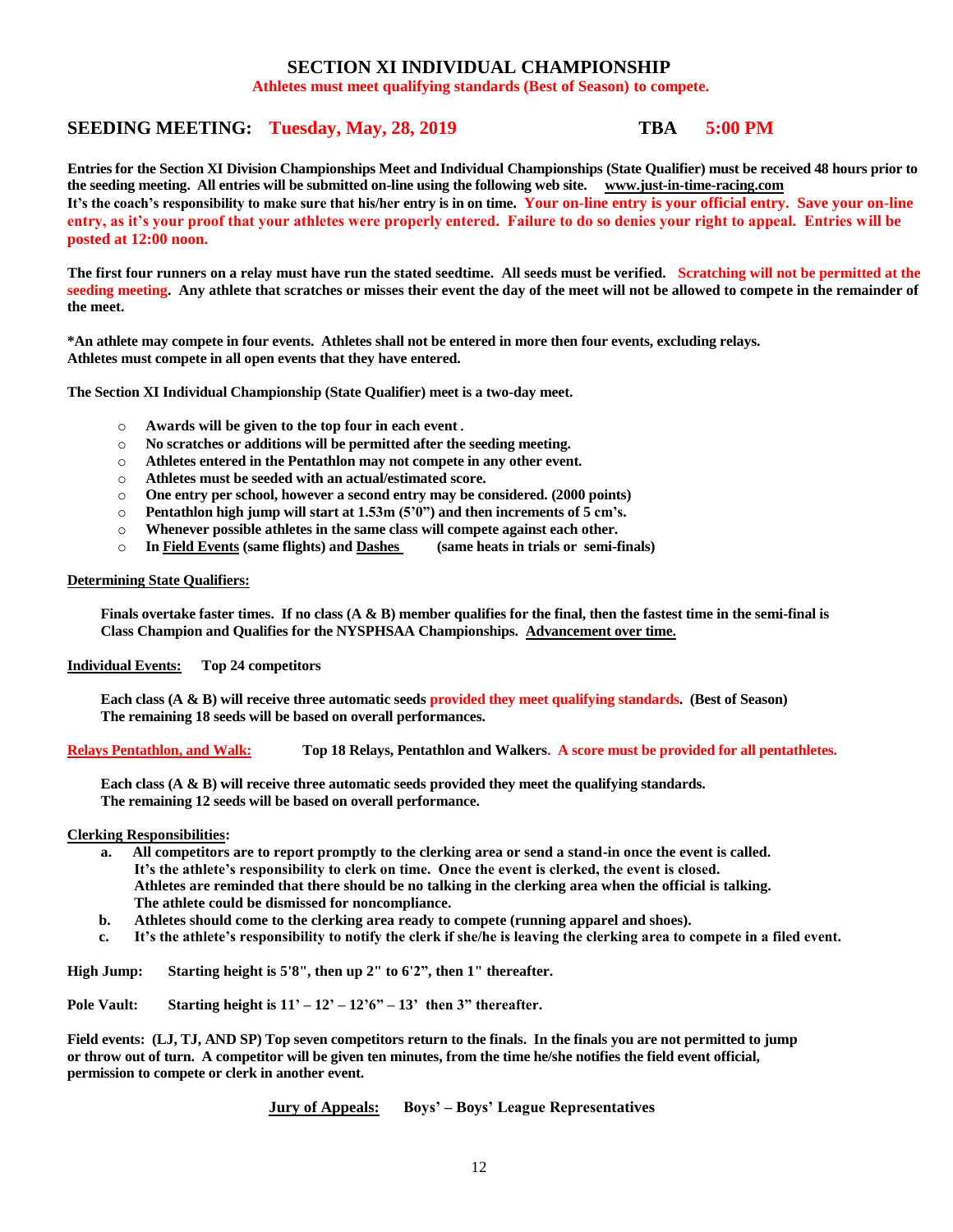## **SECTION XI TRACK & FIELD CHAMPIONSHIPS INDIVIDUAL/STATE QUALIFYING MEET**

### **Meet may run up to 15 minutes ahead of schedule. Comsewogue High School**

#### **Friday,May 31, 2019 Saturday, June 1, 2019**

| 3:00 | <b>CLERKING BEGINS</b>                |                 |       | 2:15 | <b>CLERKING BEGINS</b>                |     |
|------|---------------------------------------|-----------------|-------|------|---------------------------------------|-----|
| 3:10 | <b>Girls' Pentathlon 100m Hurdles</b> |                 |       | 2:30 | Girls' 2000m Steeplechase             | (F) |
|      | Girls' 100m Hurdles                   |                 | (S)   |      | <b>Boys' 3000m Steeplechase</b>       | (F) |
| 3:35 | <b>Boys' Pentathlon Hurdles</b>       |                 |       | 3:10 | Girls' 100m High Hurdles              | (F) |
|      | <b>Boys' 110m Hurdles</b>             |                 | (S)   |      | <b>Boys' 110m High Hurdles</b>        | (F) |
| 3:55 | Girls' 100m Dash                      |                 | (S)   | 3:20 | Girls' 100m Dash                      | (F) |
|      | Boys' 100m Dash                       |                 | (S)   |      | Boys' 100m Dash                       | (F) |
| 4:15 | Girls' 400m Dash                      |                 | (S)   | 3:25 | Girls' 1500m Run 2 sections           | (F) |
|      | Boys' 400m Dash                       |                 | (S)   |      | Boys' 1600m Run 2 sections            | (F) |
| 4:30 | Girls' 800m                           |                 | Final | 3:50 | Girls' 400m Dash                      | (F) |
|      | <b>Boys' 800m</b>                     |                 | Final |      | Boys' 400m Dash                       | (F) |
| 4:50 | Girls' 200m Dash                      |                 | (S)   | 3:55 | ** Boys/Girls Pentathlon 1500/800 Run | (F) |
|      | Boys' 200m Dash                       |                 | (S)   | 4:15 | Girls' 400m Hurdles                   | (F) |
| 5:05 | Girls' 3000m Run                      | <b>Unseeded</b> | (F)   |      | <b>Boys' 400m Hurdles</b>             | (F) |
|      | Boys' 3200m Run                       | <b>Unseeded</b> | (F)   | 4:25 | Girls' 200m Dash                      | (F) |
| 5:30 | Girls' 400m Hurdles                   |                 | (S)   |      | Boys' 200m Dash                       | (F) |
|      | <b>Boys' 400m Hurdles</b>             |                 | (S)   | 4:30 | Girls' 1500m Walk 1 Section           | (F) |
| 5:50 | Girls 3000m Run                       | <b>Seeded</b>   | (F)   |      |                                       |     |
|      | Boys' 3200m Run                       | <b>Seeded</b>   | (F)   | 4:40 | Girls' 3200m Relay 2 Sections         | (F) |
| 6:15 | Girls' 4 x 100m Relay                 |                 | (S)   |      | Boys' 3200m Relay 2 Sections          | (F) |
|      | Boys' 4 x 100m Relay                  |                 | (S)   | 5:20 | Girls 400m Relay                      | (F) |
| 6:30 | Girls 4 x 400m Relay                  |                 | (S)   |      | Boys' 400m Relay                      | (F) |
|      | Boys' 4 x 400m Relay                  |                 | (S)   | 5:25 | Girls' 1600m Relay                    | (F) |
|      |                                       |                 |       |      | Boys' 1600m Relay                     | (F) |

#### **Advancement Procedure**

| 24 Athletes/Relays (8 lanes) Top two and next two fastest.  |                                     |  |
|-------------------------------------------------------------|-------------------------------------|--|
| 16 Athletes/Relays (8 lanes) Top three and next two fastest |                                     |  |
| $1600 - 3200 - 800 - 4 \times 800$ 2 Turn Box               |                                     |  |
| 1500 – 3000 – Steeplechase Waterfall Start                  | Must have run steeple $(Page 3-7C)$ |  |

**\*\*Pentathlon 1500/800 will be contested after the 400m Dash Preferred Lanes ( 4 – 5 – 3 – 6 – 2 – 7 – 1 – 8 )**

#### **FRIDAY FIELD EVENTS SATURDAY FIELD EVENTS**

| 3:15 | Girls' Discus                                  | 2:15 | Boys' Pentathlon Long Jump followed by       |
|------|------------------------------------------------|------|----------------------------------------------|
| 3:45 | Girls' Pentathlon High Jump (1.29m) - Shot Put |      | <b>Boys' Triple Jump</b>                     |
| 3:45 | Boys' Pentathlon Shot Put (1.53m) - High Jump  | 2:15 | Girls' Pentathlon Long Jump followed by      |
| 5:15 | <b>Boys' Shot Put</b>                          |      | Girls' Triple Jump                           |
| 3:30 | <b>Boys' Long Jump</b>                         | 2:15 | Boys' High Jump followed by Girls' High Jump |
| 3:30 | Girls' Long Jump                               | 2:15 | <b>Girls' Pole Vault</b>                     |
| 3:30 | <b>Boys' Pole Vault</b>                        | 2:15 | <b>Girls Shot Put</b>                        |
| 5:45 | <b>Girls' Pentathlon Shot Put</b>              | 3:30 | <b>Boys' Discus</b>                          |